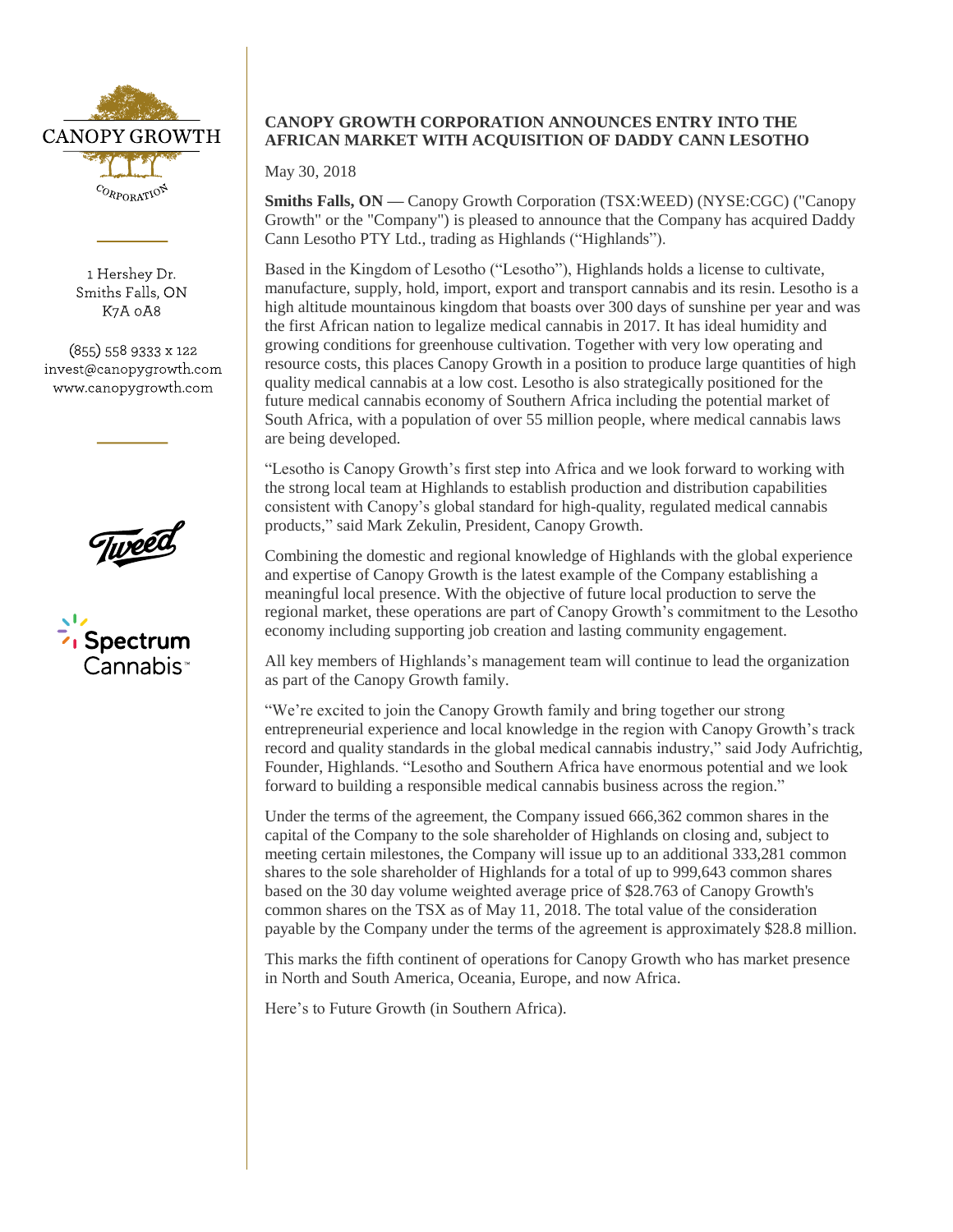Contact:

Media Relations Caitlin O'Hara [Caitlin.ohara@canopygrowth.com](mailto:Caitlin.ohara@canopygrowth.com) 613-291-3239

Investor Relations Tyler Burns [Tyler.burns@canopygrowth.com](mailto:Tyler.burns@canopygrowth.com) 855-558-9333 ex 122

Director: Bruce Linton [tmx@tweed.com](mailto:tmx@tweed.com)